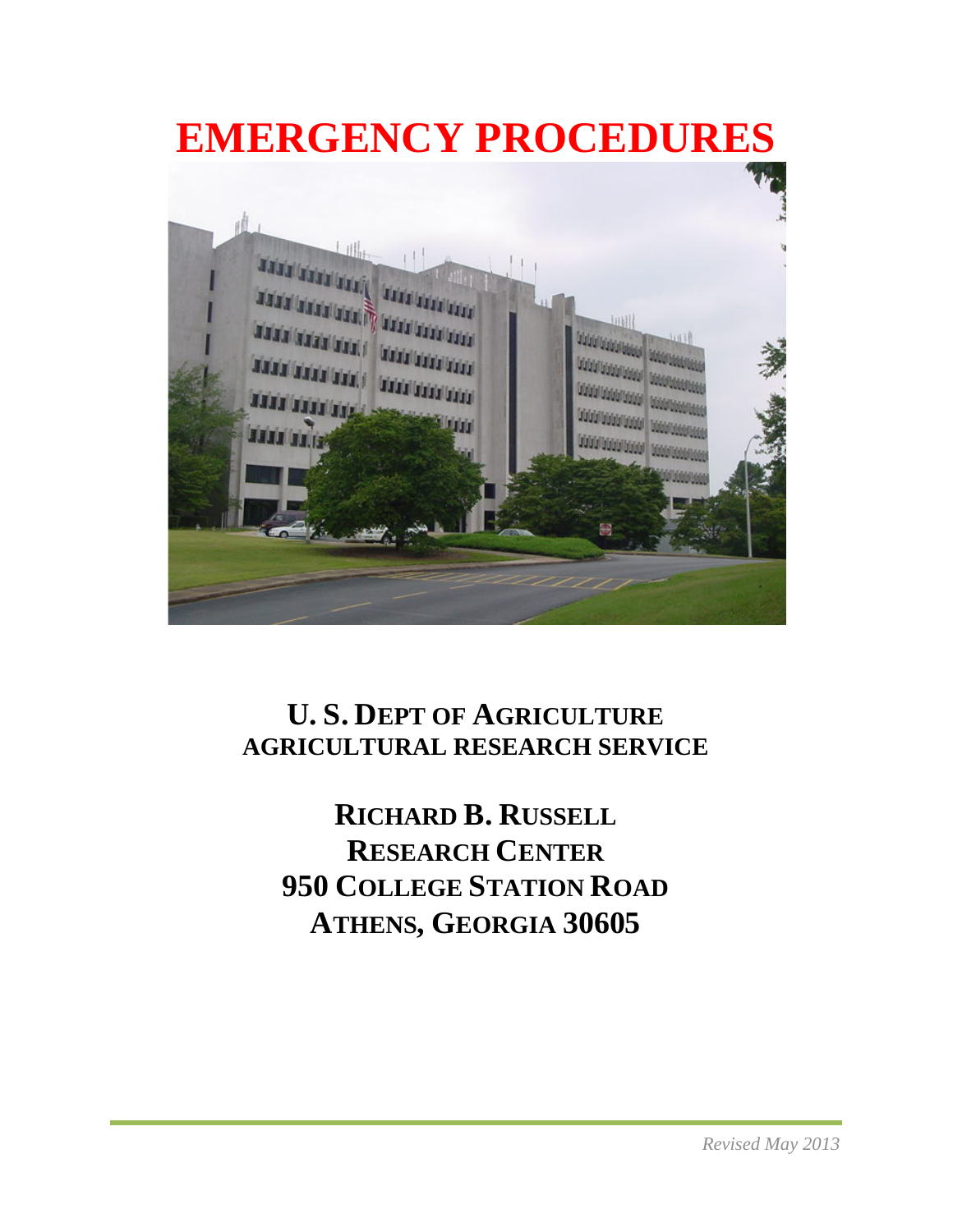# **MEDICAL EMERGENCIES**

| Ambulance – Fire/Police | 9-911                      |
|-------------------------|----------------------------|
| Health Unit             | 3363                       |
| Poison Control          | $9 - 1 - 800 - 222 - 1222$ |

# **ACCIDENT/CHEMICAL SPILL**

| <b>Location Safety Officer</b> | 3137                       |
|--------------------------------|----------------------------|
| <b>O&amp;M</b> Project Manager | 3528                       |
| Boiler Room                    | 3536                       |
| Chemtrec                       | $9 - 1 - 800 - 424 - 9300$ |

# **GENERAL**

| <b>Location Administrator</b> | 3029 |
|-------------------------------|------|
| Location Coordinator          | 3504 |
| Front Desk O&M                | 3152 |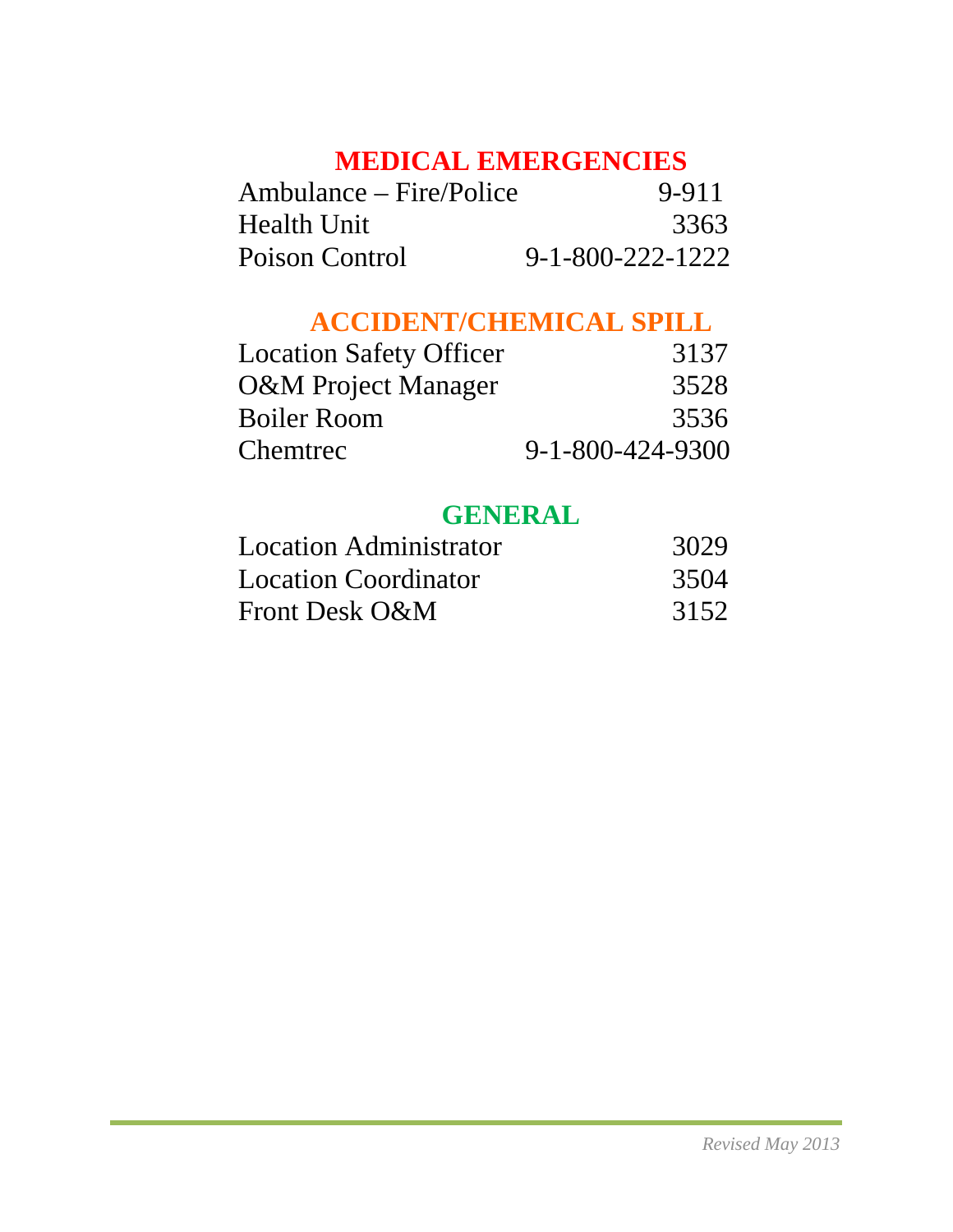#### EMERGENCY PROCEDURES

#### **Introduction**

Emergencies, both major and minor, are a natural part of our work environment. By being prepared, we can effectively deal with emergency situations, thus keeping the consequences to a minimum.

Safety requires that all personnel be well trained in the proper steps to take in an emergency situation. Misinformation and PANIC can be the major causes of injury, death, and property loss. All occupants of the building should familiarize themselves with the information contained in this booklet and be sure to have completed their Safety Orientation checklist.

Anyone having knowledge of any unsafe condition or practice in the Russell Research Center should notify the Location Safety Office (3137) immediately.

We look forward to working with each of you, and as a team, we can produce and maintain a safe and comfortable work environment.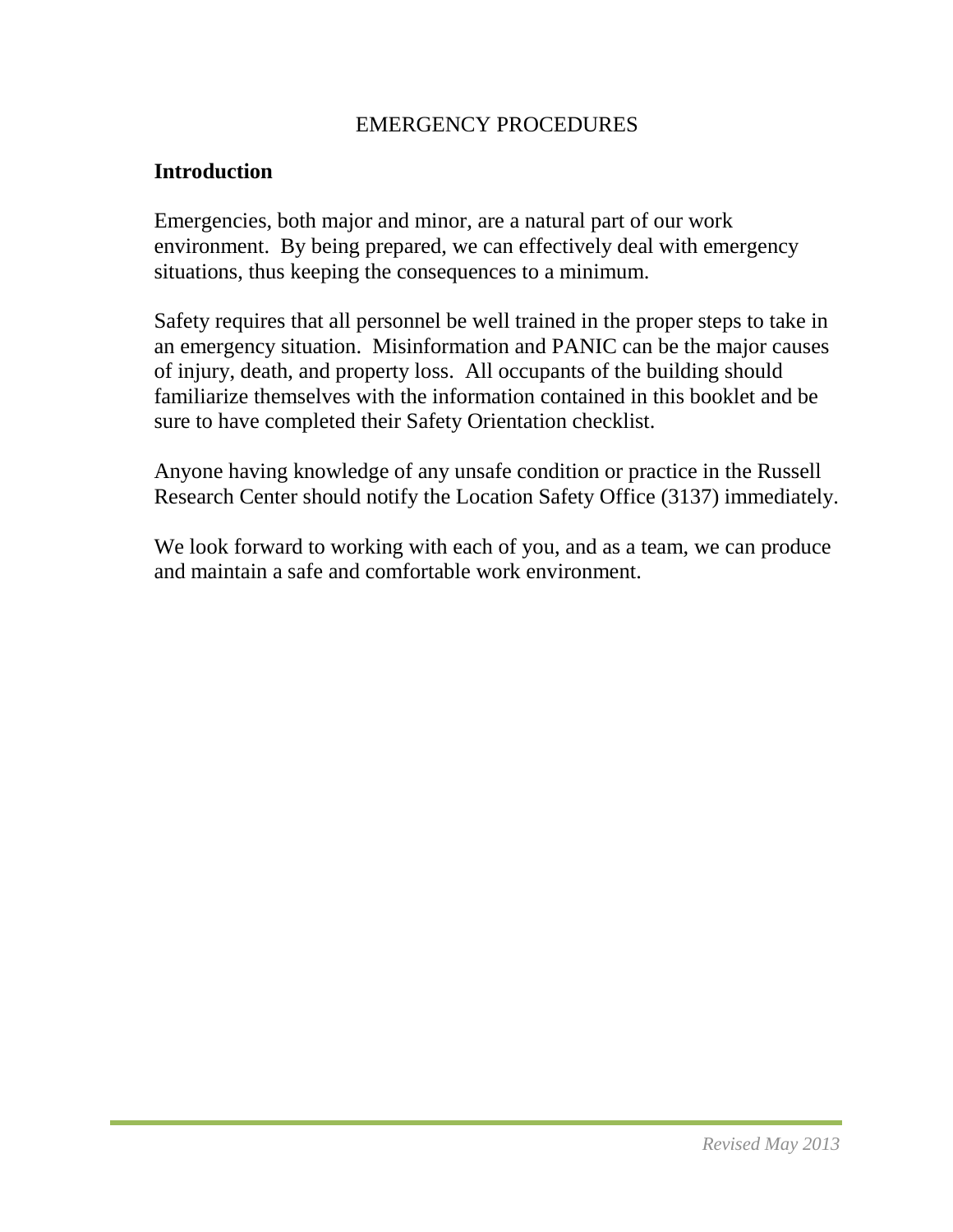## **LIFE THREATENING EMERGENCIES**

## **CALL 9-911**

Explain your situation to the operator in brief concise terms and give the address and location of the medical emergency within the building or on the grounds.

### **Then:**

Notify the Health Unit (3363) and give them the information on the medical emergency. Notify the front desk (3152) if an ambulance is due to arrive. After hours, notify the boiler room mechanic (3536).

Keep the patient warm, comfortable, and calm, and give First Aid to the extent that you have been trained.

If possible, have someone meet the EMS on their arrival and direct them to the scene.

## **OTHER MEDICAL SITUATIONS**

Notify the Health Unit (3363) and give First Aid to the extent that you have been trained. Health Unit personnel will respond and determine if EMS is necessary.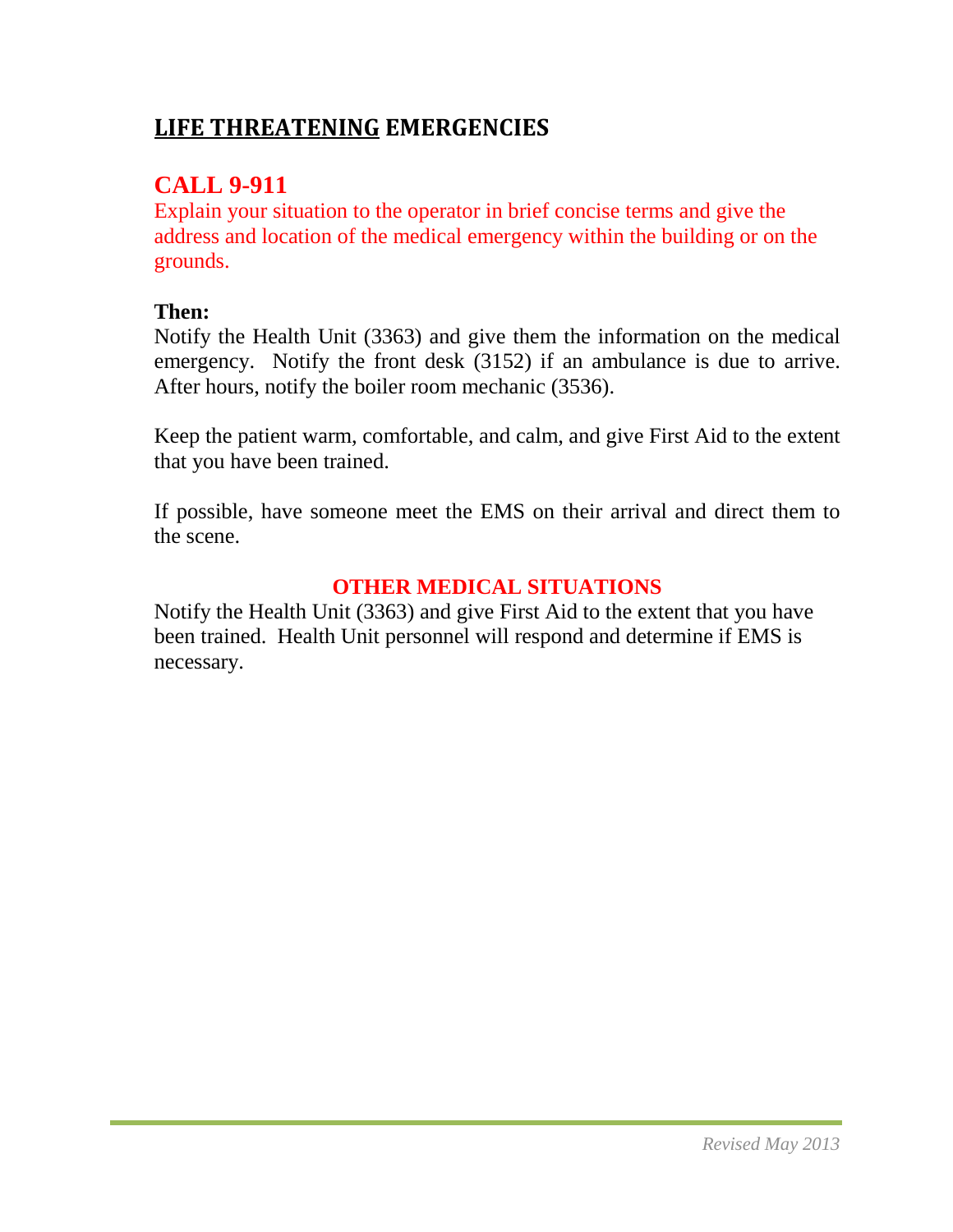## **FIRES**

If you discover a fire, see, or smell smoke, pull the nearest fire alarm, and exit the building per evacuation guidelines. If there is no fire alarm in the area, call 9-911 and notify Location Safety Office (3137) or FSE Project Manager (3528) IMMEDIATELY.

**If working with hazardous chemicals, and time permits, please close and/or cap as necessary.**

#### **Tips for Fire Emergencies!!!**

- 1. Be familiar with Fire Evacuation Procedures.
- 2. Do not try to be a hero, if the fire is larger than a trash can, do not try to extinguish it; close the area and leave.
- 3. Do not use the elevators for evacuation.
- 4. Be ready to assist physically challenged employees or visitors.
- 5. During evacuation, check closed doors for heat prior to opening; if the door is hot, go to alternate exit route. If there is no alternate exit, call 9- 911, give building name, floor and room number, seal cracks, stay low, and await help.
- 6. If caught in heat or smoke, stay low and proceed to the evacuation route.
- 7. Go to your designated area away from the building. Do not congregate in the front or rear of the building.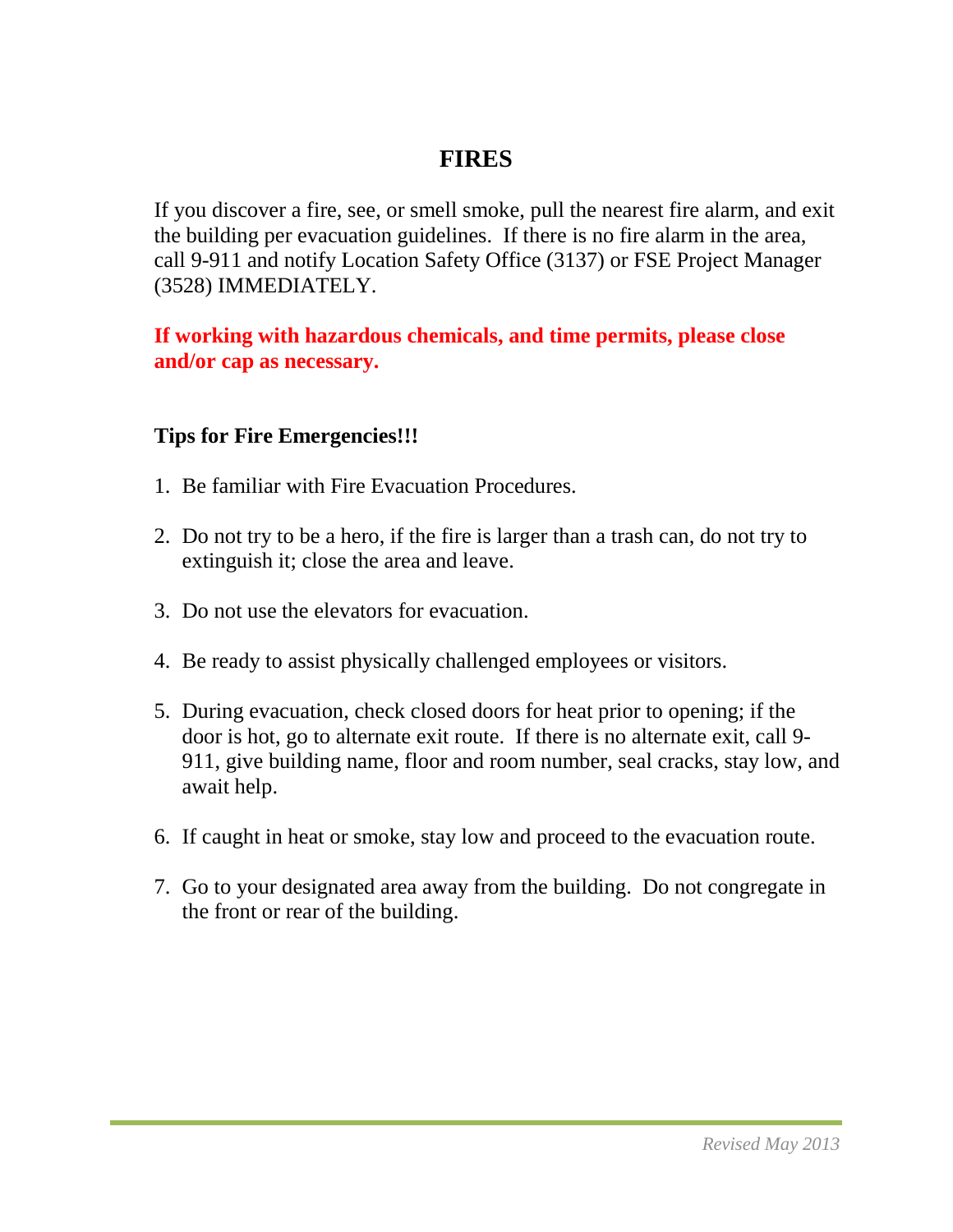## **TORNADO WARNING**

When the tornado warning alarm is sounded it means that a tornado has been spotted in the area. When the alarm is sounded, move immediately to the nearest stairwell, preferably the center stairwell, and move directly to the subbasement area. Once in the subbasement, employees will gather at locations in the East and West wings designated for their research units.

When the ALARM sounds, all Floor Wardens will verify that their assigned areas are clear and report to the Warden Administrator in the subbasement by the elevators.

#### Everyone must immediately evacuate their area. **There will be no exceptions**.

If the tornado strikes our facility carefully render aid to those who are injured. Stay away from power lines and puddles with wires in them; they may still be carrying electricity! Watch your step to avoid broken glass, nails, and other sharp objects. Stay out of any heavily damaged area or buildings; they could collapse at any time. Do not use matches or lighters, in case of leaking natural gas pipes or fuel tanks nearby. Remain calm and alert, and listen for information and instructions from emergency crews or local officials.

If the tornado passes the shelter in place alarm will end when the weather cells have cleared the area.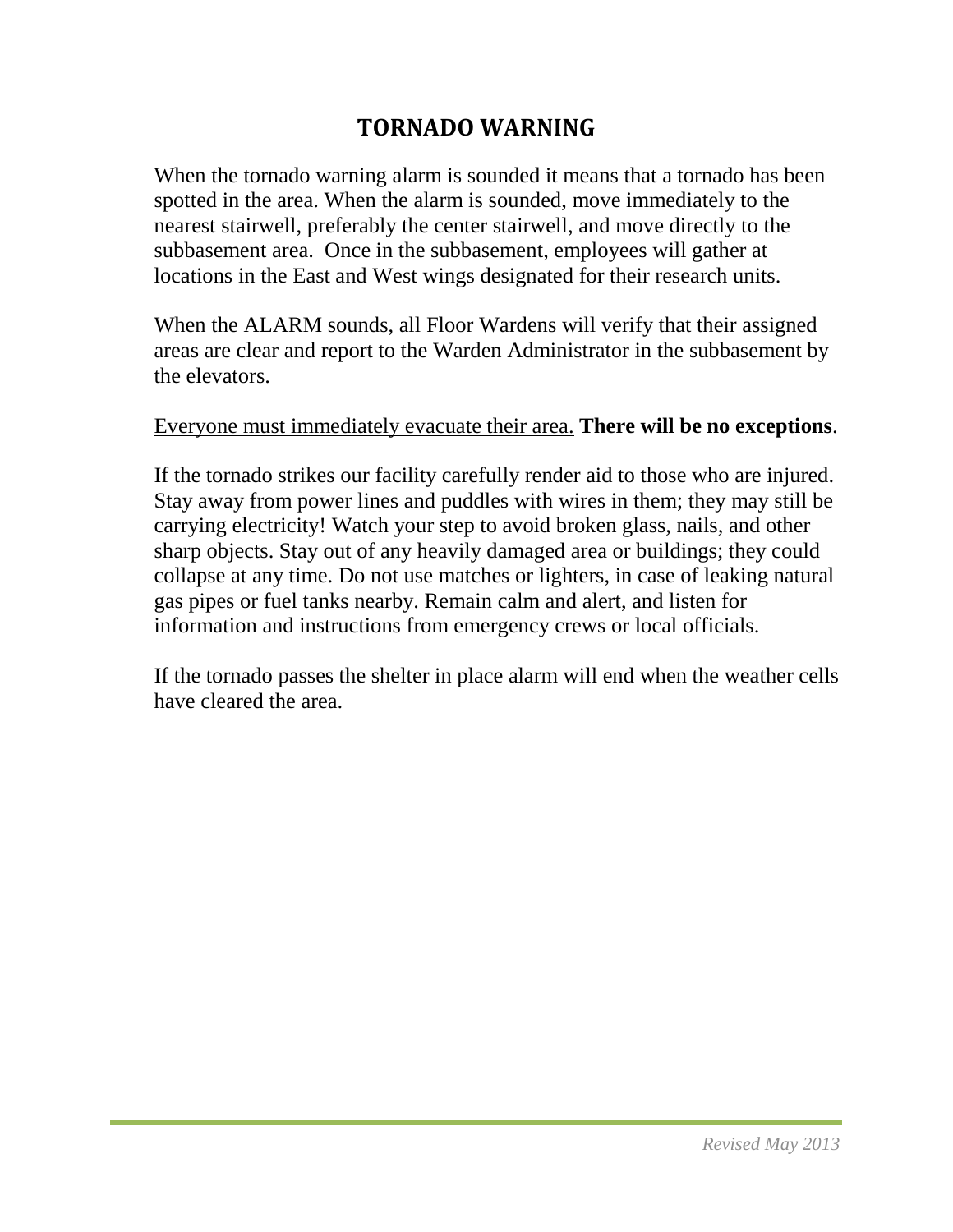## **DEMONSTRATIONS AND CIVIL DISTURBANCES**

In the case of any type of civil disturbance or demonstration here at the Russell Research Center, please follow the following guidelines:

- Stay in your assigned area as much as possible.
- DO NOT go to the scene of the demonstration or disturbance!

If you observe what you consider to be a disturbance or demonstration in or around RRC, contact the Location Office (3029 or 3504) as soon as possible and give them as much information as you can.

- DO NOT confront or antagonize demonstrators.
- DO NOT talk with the press if they are present unless given the authority by the Area Office.

If you encounter a civil disturbance or demonstration at other cooperating locations, follow the same guidelines or avoid the area if possible.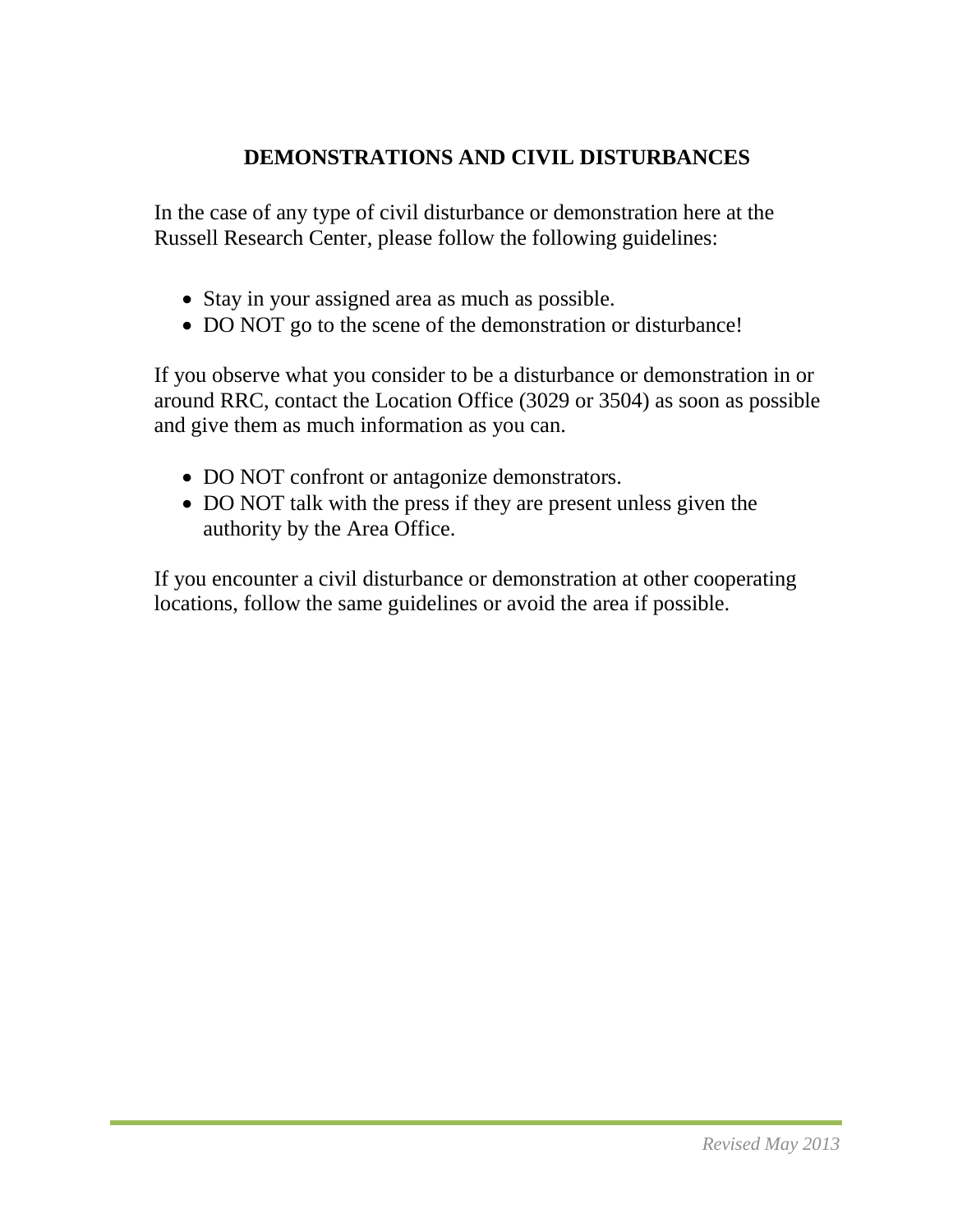## **BOMB THREATS**

If you receive a bomb threat by phone, remain calm and try to get as much information as possible. Ask the basic questions listed below. You may not get answers, but what you do get may be enough information to save lives.

#### **BASIC QUESTIONS**: *When?*

*Where?* 

*What Kind?* 

*Description?* 

*What will detonate it?* 

*Why?*

Listen for distinguishing voice characteristics and background noises.

Immediately after disconnecting with the caller, notify your supervisor. If your supervisor is not available, contact either the Location Coordinator (3504), Facility Engineer (3036), Location Safety Officer (3137) or the FSE Office (3528). DO NOT use any type of electronic communications (cell phone, radio, etc.); deliver the message by land line (building telephone) or in person.

All personnel will be notified to evacuate the facility. At that point, follow basic guidelines for Fire Evacuation, using the stairwells and going to designated locations for accountability. Personnel will then go to locations as far away from the building as possible.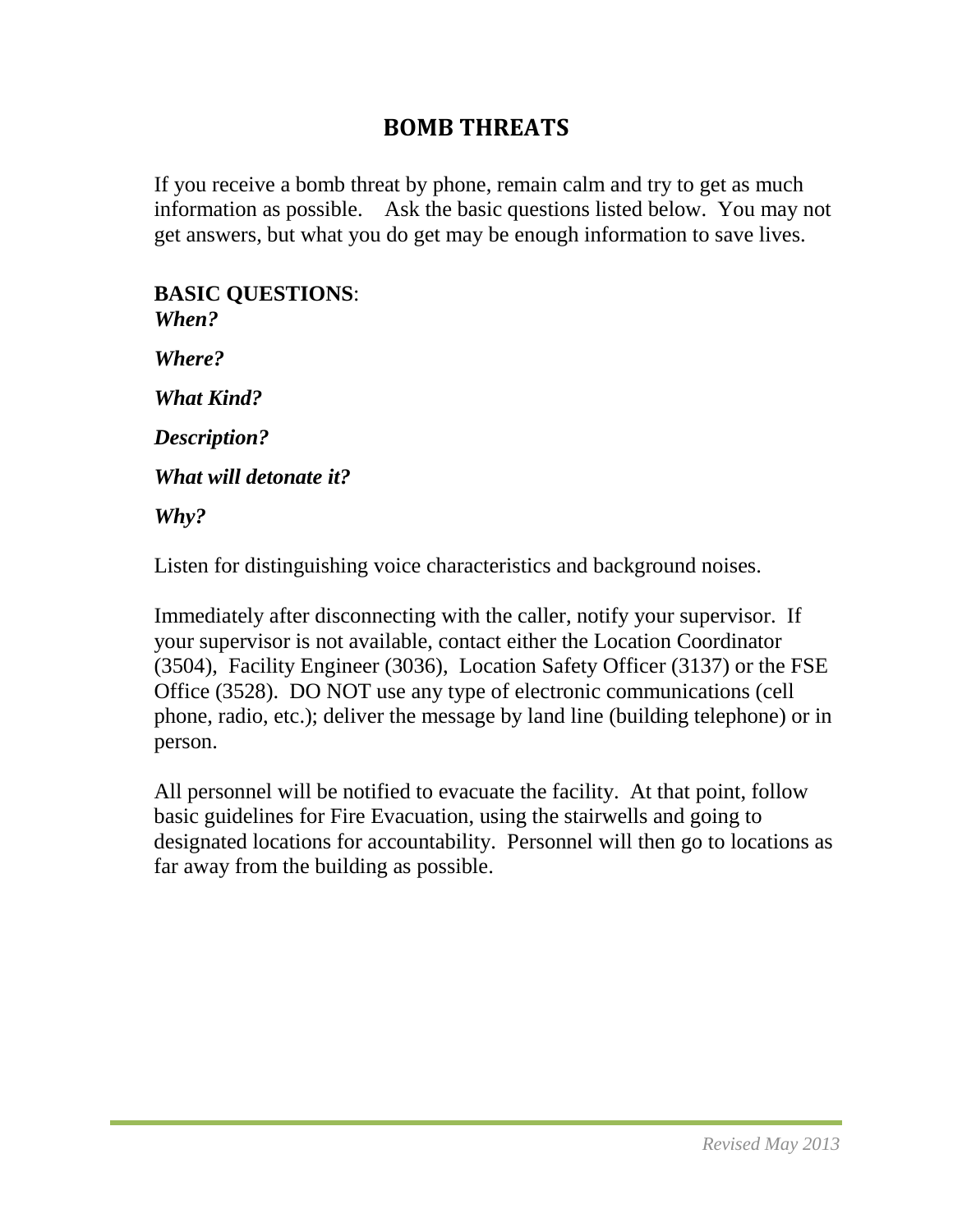## **RESPONDING TO VIOLENCE IN THE WORKPLACE**

Violence in the workplace can take many forms. Examples include: threats of suicide, injury or the threat of injury to property and/or persons, fistfights, shootings, stabbings, sexual assaults, or unauthorized use of deadly weapons and explosives.

All acts of violence or threats of violence should be immediately reported to your supervisor or manager, and in case of emergency, directly to either:

| The Location Office:               |                  |
|------------------------------------|------------------|
| <b>Administrative Officer</b>      | $(706)$ 546-3029 |
| <b>Location Coordinator</b>        | $(706)$ 546-3504 |
| <b>Athens-Clarke County Police</b> | 9-911            |

Any suspicion of a violent act should be reported to your supervisor immediately. The supervisor can then determine the proper channels to follow. Any suspicious act not reported could lead to circumstances that could have been avoided. You are the first line of defense against workplace violence.

The Employee Assistance Program (EAP) is available with the necessary resources to help employees cope with many of life's difficulties. This may be the first course of action needed to prevent workplace violence. This is a free service for employees and possibly for their immediate family members as well.

Help is available all day, all week, all year: 1-800-222-0364; 1-888-262-7848 (TTY); [www.foh4you.com](http://www.foh4you.com/)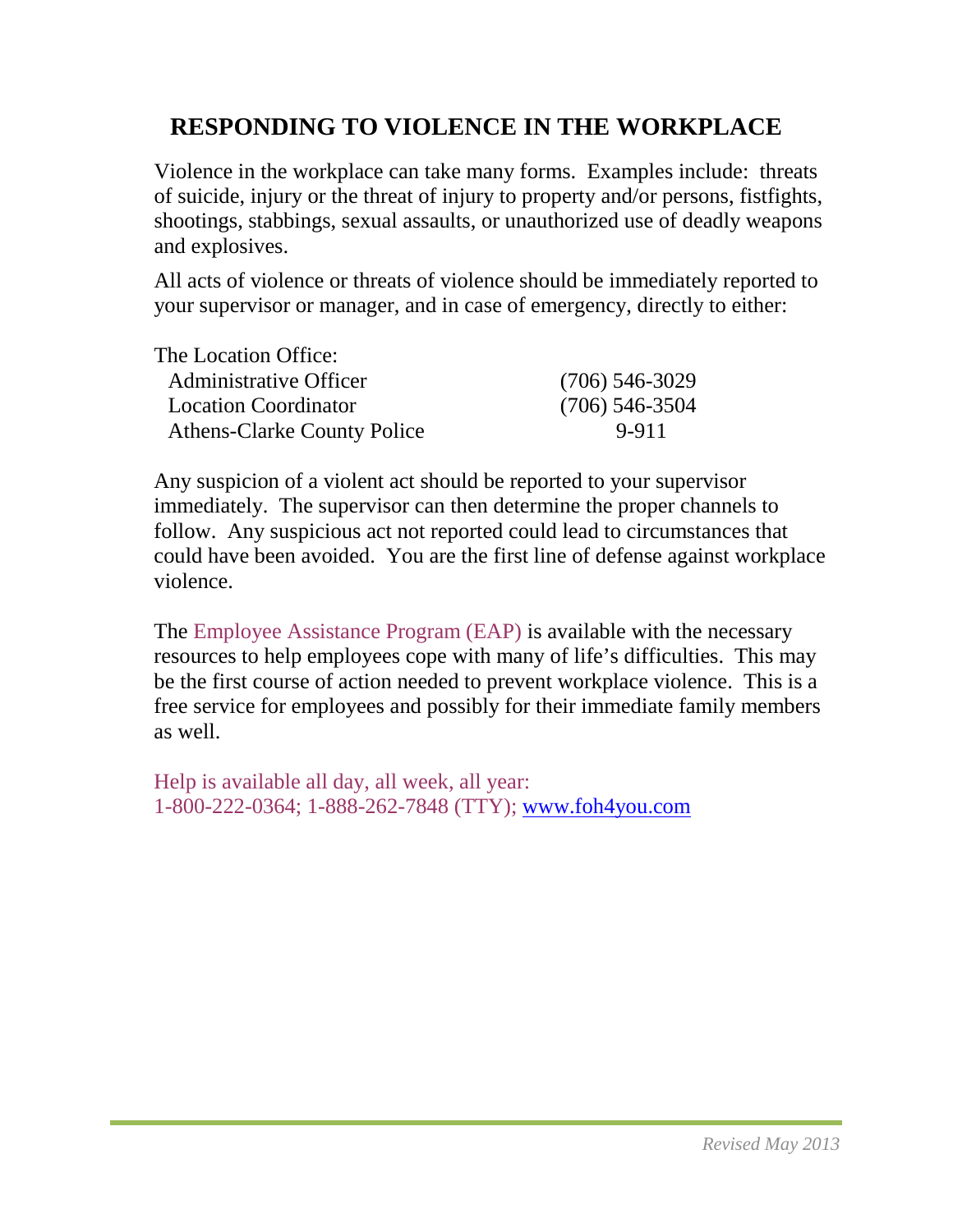## **SECURITY PROBLEMS**

### **SPECIFIC PLAN**

When working in or securing your area of responsibility, report any unusual or suspicious activity, out of place items (boxes, bags, vehicles, etc.) to your supervisor.

If you cannot contact your supervisor, call the Location Office:

Location Safety Officer (3137) Administrative Officer (3029) Facility Engineer (3036) Location Coordinator (3504) O&M Contract Manager (3528) Boiler Plant Operator (3536)

Ensure all areas under your direct supervision are secured prior to leaving at the end of your tour of duty. Ensure that all personnel you supervise know to report any suspicious activity anytime during their tour of duty.

If a security threat is reported, the LAO/LC and/or O&M management official will report the threat to Athens-Clarke County Police 9-911.

LC – Location Coordinator LAO – Location Administrative Officer O&M – Operation and Maintenance